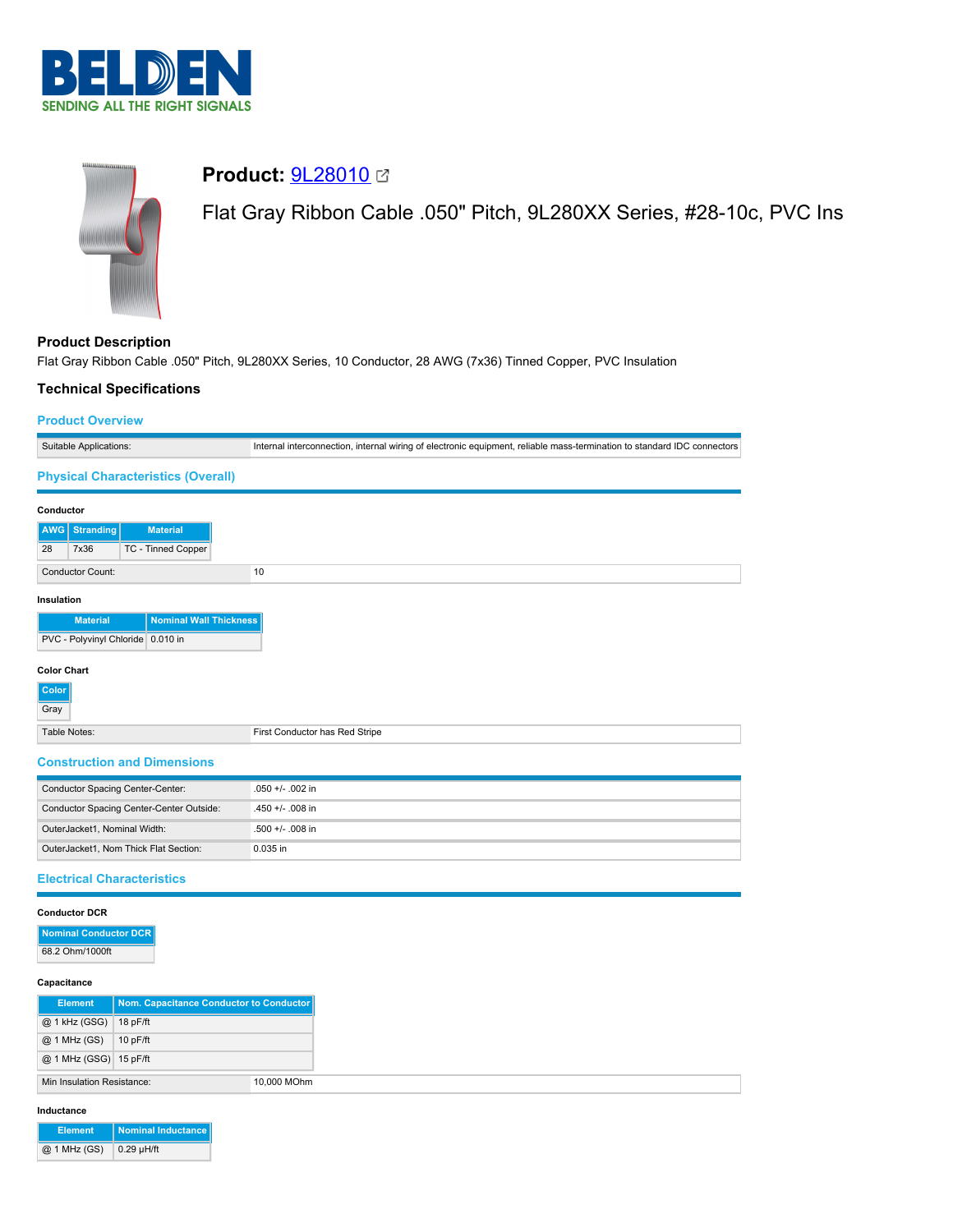#### **Impedance**

|         | Nominal Characteristic Impedance Nominal Characteristic Impedance Description |
|---------|-------------------------------------------------------------------------------|
| 150 Ohm | (GS)                                                                          |
| 105 Ohm | (GSG)                                                                         |

# **High Frequency (Nominal/Typical)**

|                | <b>Frequency [MHz] Nom. Insertion Loss</b> |
|----------------|--------------------------------------------|
| 10 MHz         | 2.8 dB/100ft                               |
| 20 MHz         | 4.8 dB/100ft                               |
| 30 MHz         | 6.5 dB/100ft                               |
| 40 MHz         | 8.3 dB/100ft                               |
| 50 MHz         | 9.8 dB/100ft                               |
| 60 MHz         | 12 dB/100ft                                |
| 70 MHz         | 13 dB/100ft                                |
| 80 MHz         | 14 dB/100ft                                |
| 90 MHz         | 15.8 dB/100ft                              |
| <b>100 MHz</b> | 17 dB/100ft                                |
| Toble Nation   |                                            |

Table Notes: GS=Ground-Signal Mode; GSG=Ground-Signal-Ground Mode

#### **Delay**

|             | Nominal Delay   Nominal Velocity of Propagation (VP) [%] |
|-------------|----------------------------------------------------------|
| $1.4$ ns/ft | 72%                                                      |

#### **Unbalanced Crosstalk**

| <b>Element</b>           |     | Typical Unbalanced NEXT % Typical Unbalanced FEXT % Typical Cross Talk Pulse Rise Time (ns) $\parallel$ |
|--------------------------|-----|---------------------------------------------------------------------------------------------------------|
| 10 ft. sample length 4.8 |     | 3 <sub>ns</sub>                                                                                         |
| 10 ft. sample length 3.5 | 4.7 | 5 <sub>ns</sub>                                                                                         |
| 10 ft. sample length 3   |     | 7 ns                                                                                                    |

### **Current**

# **Max. Recommended Current [A]**

1 Amp per Conductor at 20ºC

# **Voltage**

| Dielectric Withstand Voltage   UL Voltage Rating |      |
|--------------------------------------------------|------|
| 2000 V                                           | 300V |

# **Temperature Range**

| Operating Temperature Range:      | -40°C to +105°C |
|-----------------------------------|-----------------|
| <b>Mechanical Characteristics</b> |                 |

| Bulk Cable Weight:                    | 12 lbs/1000ft |
|---------------------------------------|---------------|
| Min. Bend Radius During Installation: | $2.5$ in      |
| Min. Bend Radius/Minor Axis:          | $2.5$ in      |

#### **Standards**

| UL AWM Style Compliance: | AWM 2651 |
|--------------------------|----------|
| CSA AWM Compliance:      | .        |

# **Applicable Environmental and Other Programs**

| EU Directive 2000/53/EC (ELV):                   | Yes                           |
|--------------------------------------------------|-------------------------------|
| EU Directive 2003/96/EC (BFR):                   | Yes                           |
| EU Directive 2011/65/EU (RoHS 2):                | Yes                           |
| EU Directive 2012/19/EU (WEEE):                  | Yes                           |
| EU Directive 2015/863/EU (RoHS 2 amendment): Yes |                               |
| EU Directive Compliance:                         | EU Directive 2003/11/EC (BFR) |
| EU CE Mark:                                      | Yes                           |
| CA Prop 65 (CJ for Wire and Cable):              | Yes                           |
| MII Order #39 (China RoHS):                      | Yes                           |